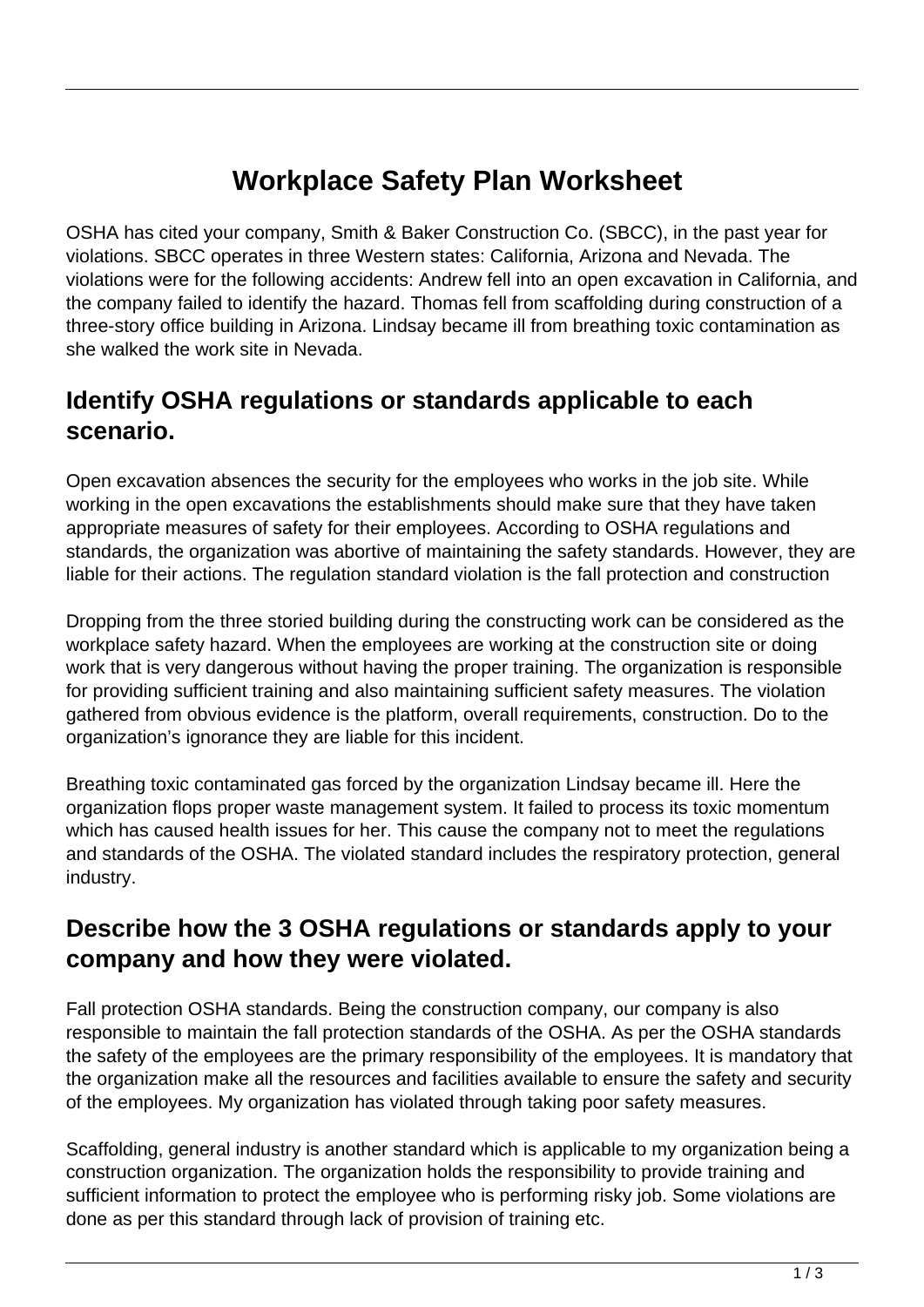Respiratory issues or hazards, The toxic gas of our organization has injured or made the person ill which is the violation of the OSHA standard. IT is mandatory for the organization to make necessary safety measures so that its toxic emission doesn't harm any individual or public. Hence this violation is liable

## **Describe ways to minimize the identified Safety Concerns.**

Delivery of enough training involving the workers who will not neglect their duties at the work site. This employee training and awareness will help them to be safe at any work-site . Apart from this, provisioning the workplace with safety measures can decrease the safety hazards.

With educated the employees more intensely should minimize the issues that are related to safety. I would knowledge about the safety issue and good experience.

The waste management system has to be properly enabled in order for the toxins to be eliminated. This will also help to eliminate the toxic gas emission.

# **Explain one or two Workers' Compensation issues as identified by the applicable State laws that you will need to address for each of the individuals.**

Falling from the building can cause solemn injury or death of the person which the organization considers seriously. While in the process of considering compensation for the individual who fell down depends on his/her injury. If the individual is injured he/she maybe compensated for medical claims, injuries caused by the incident and/or etc. If the known injury causes death the industry can compensate it with providing job to someone else in the immediate family.

Similarly in this scenario also the compensation depends on the depth of the injury. he can be compensated with the hospital expenses and compensation for the periods of illness.

## **Describe ways to minimize the risk of employee injury in order to avoid future Workers' Compensation claims.**

Being more conscious in the safety measures can be an appropriate way to minimize the compensation claims. The organization can develop a health and safety standard for the organization which is compliable with the OSHA. All workers and employees should be communicated with these standards. This can make them aware about the hazards which they will have to face at work and they will be conscious. The managers and the supervisors can be allocated to monitoring continuously the safety measures at work place. These can reduce the safety issues as well as the compensation claims

Scaffolding of any sort should have siding and railings installed to prevent falling. Scaffolding of a portable type should have casters locked, so as not to allow movement of the scaffold while working on the platform. Training on safe use of scaffolding should educate employees on risks involved with scaffolds. This training should be required by the company to allow only employees with the certification of completion of the safety training to have access to scaffolds.